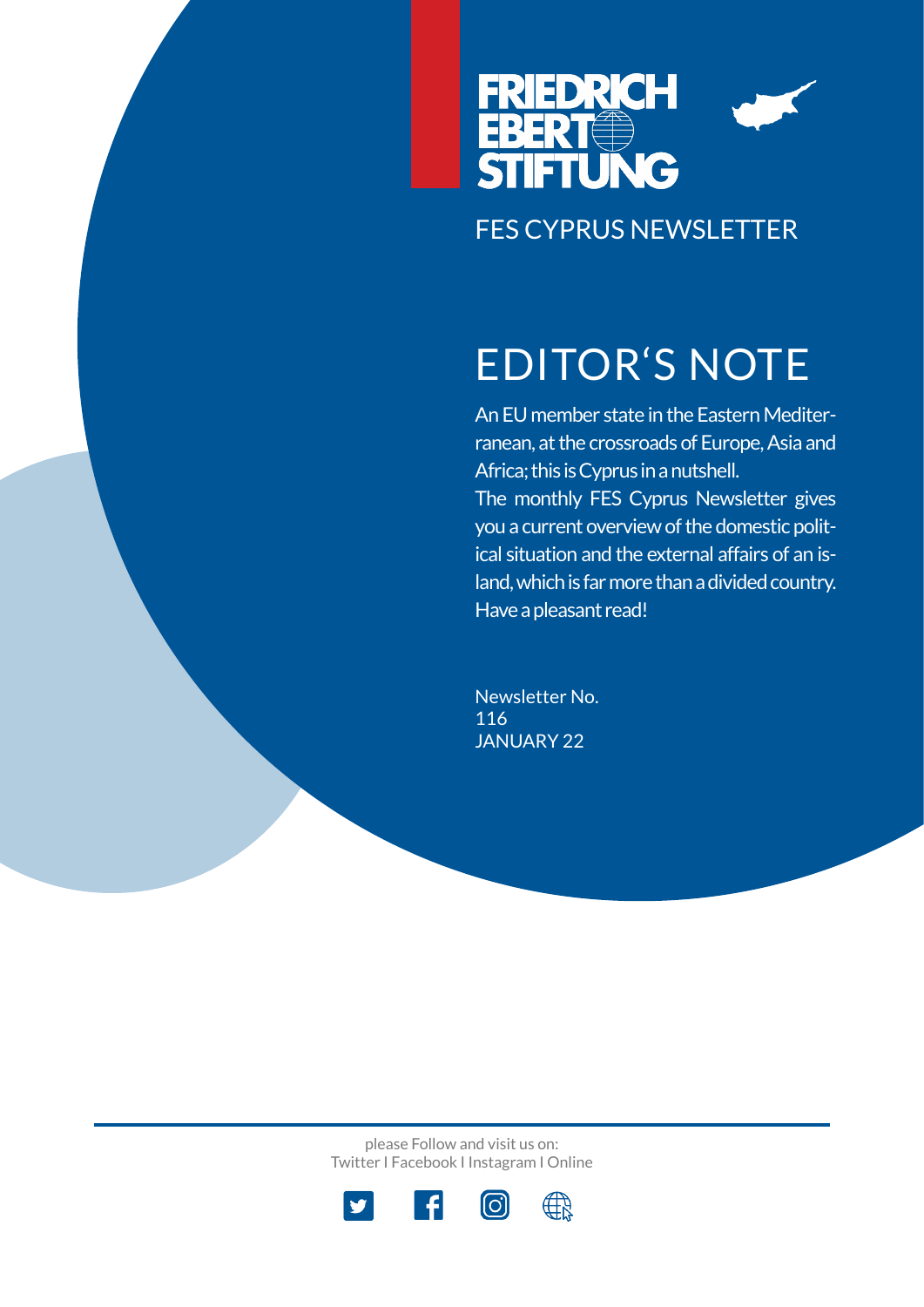

### **CONTENT**

| <b>EVENTS, PODCASTS, PUBLICATIONS</b>    | 3 |
|------------------------------------------|---|
| <b>CYPRUS PROBLEM</b>                    | 4 |
| <b>HYDROCARBONS</b>                      | 5 |
| <b>GREEK CYPRIOTS</b>                    | 6 |
| <b>Economic Developments</b>             |   |
| <b>Domestic Developments</b>             |   |
| <b>Labour Relations and Trade Unions</b> |   |
| <b>TURKISH CYPRIOTS</b>                  | 8 |
| <b>Economic Developments</b>             |   |
| <b>Relations with Turkey</b>             |   |
| <b>Domestic Developments</b>             |   |

Labour Relations and Trade Unions

### Newsletter No.116 JANUARY 22

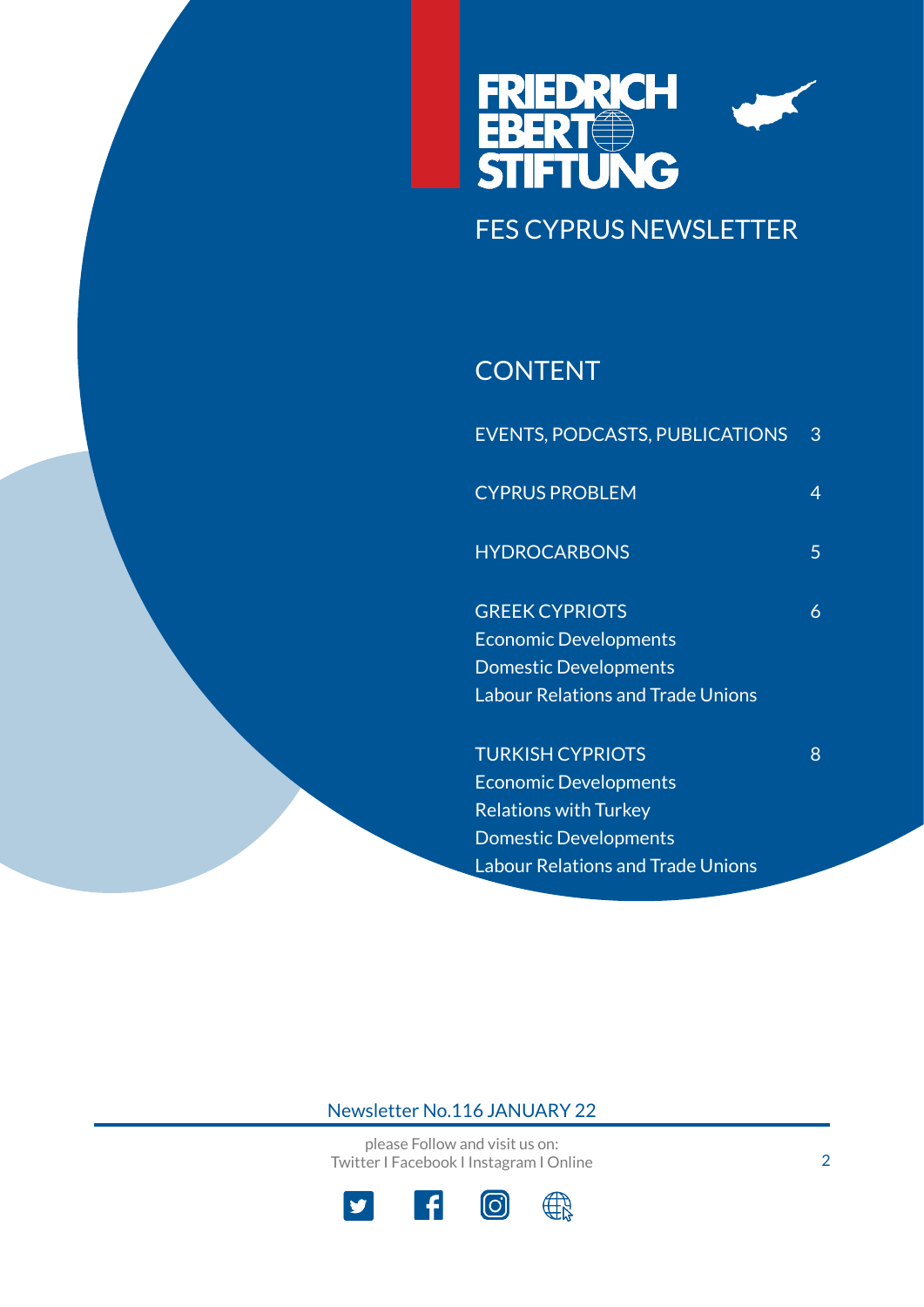

PODCASTS in MARCH: *No podcasts in March*



PODCASTS in FEBRUARY:

*Hubert Faustmann, Hrishabh Sandilya, Michael Goecken and Sylvia Chumuru* **Migration 2.0 Podcast Episode 9 Project Phoenix's Fellowship Program and Migrant Entrepreneurship** (in English)

> *Hubert Faustmann and Hrishabh Sandilya* **Migration 2.0 Podcast Episode 10 2021 - A Migration Year in Review**  (in English)

PUBLICATIONS in FEBRUARY[:](https://www.fescyprus.org/publications/) *No publications in February*



PUBLICATIONS in MARCH: *Omer Gokcekus & Sertac Sonan*  **Corruption Perceptions in North Cyprus: 2020 Report** (In English, Turkish)

EVENTS in FEBRUARY[:](https://www.fescyprus.org/events/) *No events in February*



EVENTS in MARCH: *No events in March*

#### Newsletter No.116 JANUARY 22

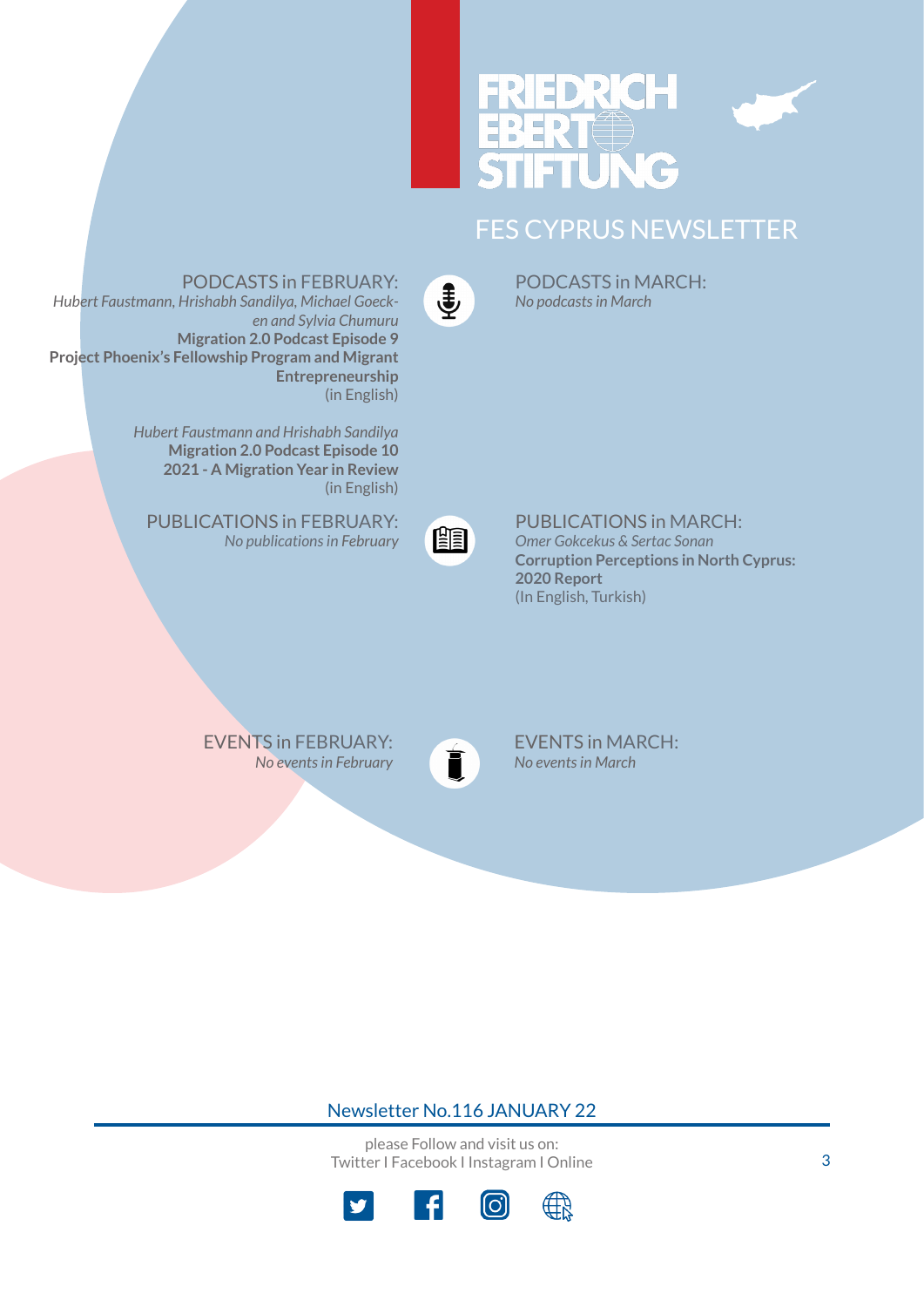



#### CYPRUS PROBLEM

On January 3 UN Secretary-General ("UNSG"), Antonio Guterres, submitted his report to the Security Council concerning the developments on the Cyprus problem covering the period between June 19, 2021 and December 15, 2021. Guterres cited the negative rhetoric of both sides warning that without decisive action, the continuing dynamics in and around Cyprus could render future efforts unattainable. The equidistant approach in the UNSG's latest report sparked criticism by both sides.

A solution to the Cyprus problem was not prioritized by political parties in the latest Turkish Cypriot $^1$  parliamentary elections that took place on January 23, 2022. Instead, amid the huge economic predicament that the north is facing, the focus of the elections was on the economy. The outcome of the elections does not leave room for optimism as regards a solution to the Cyprus problem, as the majority of the parties represented in the Turkish Cypriot parliament do not support a federal solution.

On January 27, the UN Security Council adopted a resolution extending the mandate of the peacekeeping force in Cyprus (UNIFCYP) until July 31, 2022 but expressed regret over the lack of progress in restarting formal negotiations, stressing that the status quo is unsustainable. The UN Security Council affirmed itsfull support for the UNSG's ongoing efforts urging the two sides to renew their efforts. The Security Council continued to reiterate concern regarding the fenced-off town of Varosha in Famagusta, opened by the Turkish Cypriot side reduce existing barriers to intercommunal contact.

<sup>1</sup>The Turkish Republic of Northern Cyprus (TRNC) is only recognised by the Republic of Turkey. While for Turkey and the Turkish Cypriots, Ersin Tatar serves as President of the TRNC, the international community considers him the communal leader of the Turkish Cypriots. As the government of the Republic of Cyprus remains internationally recognised as the government of the whole of the island, the entire island is now considered to be a member of the European Union. However, the acquis communautaire is suspended in northern Cyprus pending a political settleConcerns related to the violations of the military status quo along the ceasefire lines; the reported encroachment by both sides into the buffer zone and the risks associated; the challenges to the mission's delineation of the buffer zone and the increase in unauthorised construction which poses challenges to UNFICYP's operations and mandated authority. The Council requested the UNSG to submit by July 5, 2022 a report on his Good Offices mission,

Commenting on the resolution, Government Spokesman Marios Pelekanos stressed that references included in it improved those contained in an earlier report by the UNSG. The references Pelekanos referred to include:

- Security Council resolutions and more precisely to resolution 1251, a resolution containing all the parameters pertaining to a Cyprus settlement;
- The need to appoint an envoy;
- The need to respect resolutions 550 and 789 concerning Varosha.

Following reports that the Turkish Cypriot religious endowment foundation Evkaf<sup>2</sup> has been named as an interested party in a large portion of properties in Varosha, President Anastasiades commented on January 29, that the Immovable Property Commission (IPC) was "a trap" and reiterated that the government had warned Greek Cypriots against resorting to it. Anastasiades argued that the properties claimed by Evkaf were conveniently left out of the small area "offered as bait" to Greek Cypriots

ment to the Cyprus problem (see Protocol no. 10 of the Accession Treaty).

2 Evkaf claims that most of Varosha belongs to three vakifs: the Abdullah Pasha foundation, the Lala Mustafa Pasha Foundation and a small part to Bilal Aga Foundation. The Greek Cypriots claim that the former British colonial government, as part of independence arrangements in August 1960, gave the Turkish Cypriot community £1.5m for a complete and final settlement of all Turkish claims including those of Evkaf.

#### Newsletter No.116 JANUARY 22

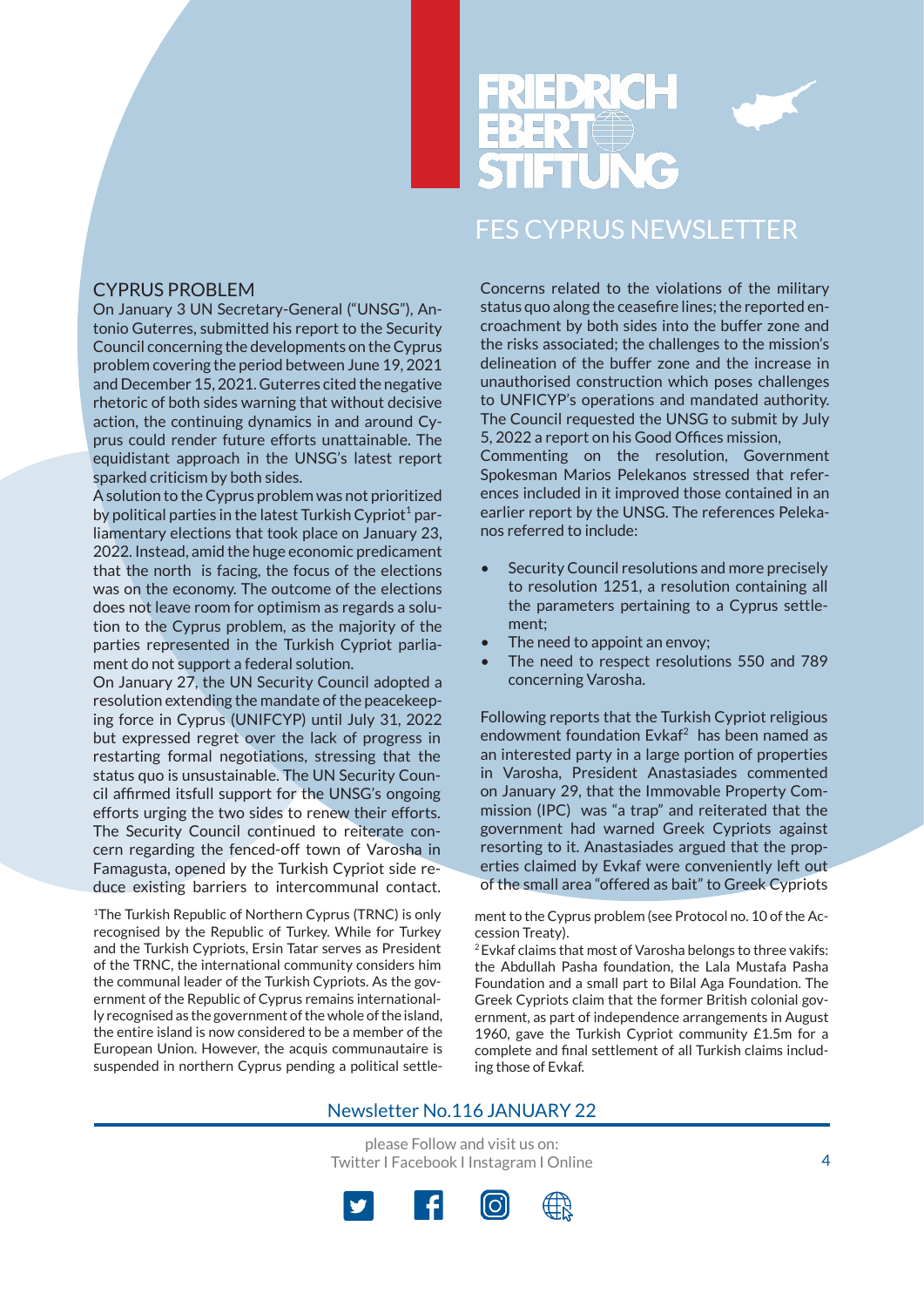



through IPC<sup>3</sup>. Anastasiades also blamed the Turkish Cypriot and Turkish sides for the collapse of negotiations on the Cyprus problem and revealed that the government plans to present a proposal to the European Council asking Europe to act towards a solution to the Cyprus problem and the adoption of essential confidence-building measures that will reportedly restore trust and pave the way for a new, constructive dialogue. Turkish Cypriot authorities had announced in the summer that 3.5% of the fenced area would be demilitarised and opened for settlement and called on property owners to file their claims to the IPC. The area is adjacent to the open, inhabited part of Varosha<sup>4</sup>.

In an interview with Greek Cypriot daily, Phileleftheros published on January 30, Turkish Cypriot leader, Ersin Tatar, stated that he was ready for an informal dialogue with the Greek Cypriot side and suggested for it to take place in London. Tatar noted that formal negotiations could take place if there was formal recognition of the sovereignty of both sides. On the issue of Varosha, Tatar stated that as soon as the examination of the applications from Greek Cypriot property owners was completed, they would be returned. The current policy of opening Varosha would continue, he added.

The Greek Cypriot head of the bicommunal Technical Committee on Cultural Heritage, Takis Hadjidemetriou, stepped down from his post. Hadjidemetriou became the head of the bicommunal Technical Committee on Cultural Heritage in 2008, when bicommunal committees were established in Cyprus

<sup>3</sup>The IPC was set up by Turkey in 2005 as the domestic remedy, ranging from restitution of property, to compensation to exchange, for claims relating to Greek Cypriot properties in the north and was accepted as such by the European Court of Human Rights (ECHR) in 2010.

4Turkish Cypriot leader, Ersin Tatar, announced in July 2021 a partial lifting of the military status in Varosha. On October 8, 2020, the Turkish side opened part of the fenced area of Varosha, following an announcement made in Ankara on October 6, 2020. Both the UN Secretary-General and the EU expressed concern, while the under then President Demetris Christofias and Turkish Cypriot leader at the time, Mehmet Ali Talat. He will be replaced by Sotos Ktoris, another member of the bicommunal Technical Committee.

#### **HYDROCARBONS**

On January 10, the US State Department issued a statement according to which it abandoned the East-Med gas pipeline. Greece, Cyprus and Israel have approved an agreement for the EastMed pipeline, which has been in planning for several years. The countries had aimed to reach a final investment decision this year and have the €6bn (\$6.82bn) project completed by 2025, to help Europe diversify its energy resources. According to Reuters, the US expressed reservations as to the rationale of the EastMed pipeline, raised issues of its economic viability as well as environmental impact on area. Concerns about the financial viability of the project had been heard before, but Greece, Israel and Cyprus have supported the project. Turkey has repeatedly argued that any plans in the Eastern Mediterranean that exclude it were bound to fail and that it would defend its rights in the region. It has also opposed the EastMed project, saying the plan could not work without Turkey's approval. The US believes that priority should be given to interconnecting the electricity grids of the countries in the region.

A press release from the presidency office in the north dated January 17, noted that the offer to the Greek Cypriot government to collaborate on hydro-

UN Security Council called for the reversal of this course of action. UN Security Council resolution 550 (1984) considers any attempts to settle any part of Varosha by people other than its inhabitants as inadmissible and calls for the transfer of this area to the administration of the UN. UN Security Council resolution 789 (1992) also urges that with a view to the implementation of resolution 550 (1984), the area at present under the control of the United Nations Peace-keeping Force in Cyprus be extended to include Varosha.

#### Newsletter No.116 JANUARY 22

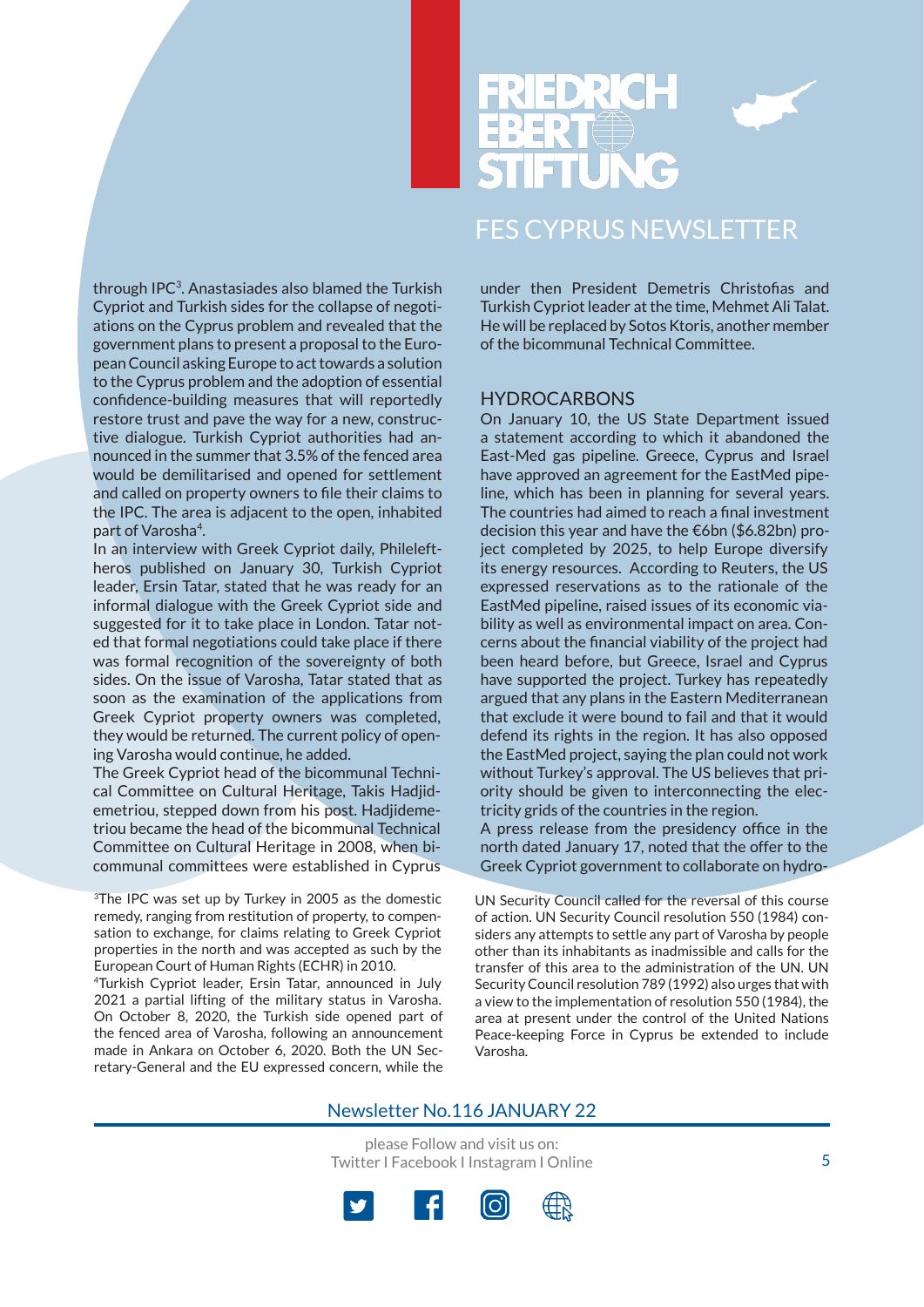

carbons is still on the table but being ignored. The statement argued that the Greek Cypriot side is infringing on the rights of Turkish Cypriots and Turkey when it comes to hydrocarbon exploration, adding that the north is determined to protect its legal rights and interests in the eastern Mediterranean. On January 21, President Nicos Anastasiades voiced concern over delays in bringing natural gas to Cyprus and requested that the Liquified Natural Gas ("LNG") project be stepped up. The issue was discussed with Nicos Castellani, the new president of DEFA (Natural Gas Public Company) during a meeting aimed to set priorities for the arrival of natural gas to Cyprus and infrastructure projects. The LNG project in Vasiliko has been described as the single largest energy project ever undertaken in Cyprus. Castellani briefed Anastasiades on progress made with infrastructure development, which is being carried out by DEFA subsidiary, ETYFA (Natural Gas Infrastructure Company). An official announcement noted that the President was informed that due to the coronavirus pandemic, there is an anticipated nine-month delay, caused by restrictions on movement of people and the reduced availability of raw materials. As a result, the project will not be completed until July 2023. The project, co-financed by the EU through its Connecting Europe Facility, is currently close to completion of the planning stage. The contract for the LNG terminal, awarded to CHINA PETROLEUM PIPE-LINE ENGINEERING, involves the Floating, Storage, Regasification Unit (FSRU), the docking pier, and the pipeline to the power station. Many energy experts claim the project to be economically unviable.

On January 26, the EU approved €657m in funds for the EuroAsia Interconnector which is estimated to cost over €1.5bn. The ambitious project seeks to end Cyprus' energy isolation by linking its national electricity grid with those of Israel and Greece through a 1,208km submarine HVDC cable.

#### GREEK CYPRIOTS

#### Economic Developments

The Cyprus Deputy Ministry of Shipping announced on January 28, that the expiration of the deadline for the submission of tenders to establish a passenger maritime link between Cyprus and Greece, as a service of general economic interest (SGEI) in accordance with the relevant European Union legal framework. The tender procedure was launched in November 2021 and managed to attract the interest of several parties who have submitted a tender through the Treasury of the Republic of Cyprus.

According to a report released by the Central Bank of Cyprus on January 28, deposits in the Cypriot banking system at the end of 2021 amounted to €51.52bn. This represents an increase of €3.31bn compared to December of 2020. In the meantime, total loans at the end of December 2021 came up to €29.9bn, a decrease of €870m, reflecting the continued deleveraging taking place in Cypriot banks' loan portfolios. Liquidity in the banking system at the end of the previous year amounted to €21.6bn.

On January 28, state-owned asset management company KEDIPES announced that it repaid €60m in state aid during the fourth quarter of 2021, with state aid repayments reaching €250m for the entirety of the year. According to the company's quarterly progress report, KEDIPES' state aid repayments hit a total of €570m since its creation in 2018. The report also states that cash collections during the fourth quarter reached €115.5m, a 28.3% increase over the previous quarter, where €90m was collected. This figure represents the highest quarterly inflow throughout the duration of the coronavirus pandemic. In addition, KEDIPES' cash inflow for the entirety of 2021 amounted to €403m in total, reflecting a year-on-year increase of 29%, with €311.8m being collected in total in 2020. In total, the company has collected €1.2bn since it began operating.

#### Newsletter No.116 JANUARY 22

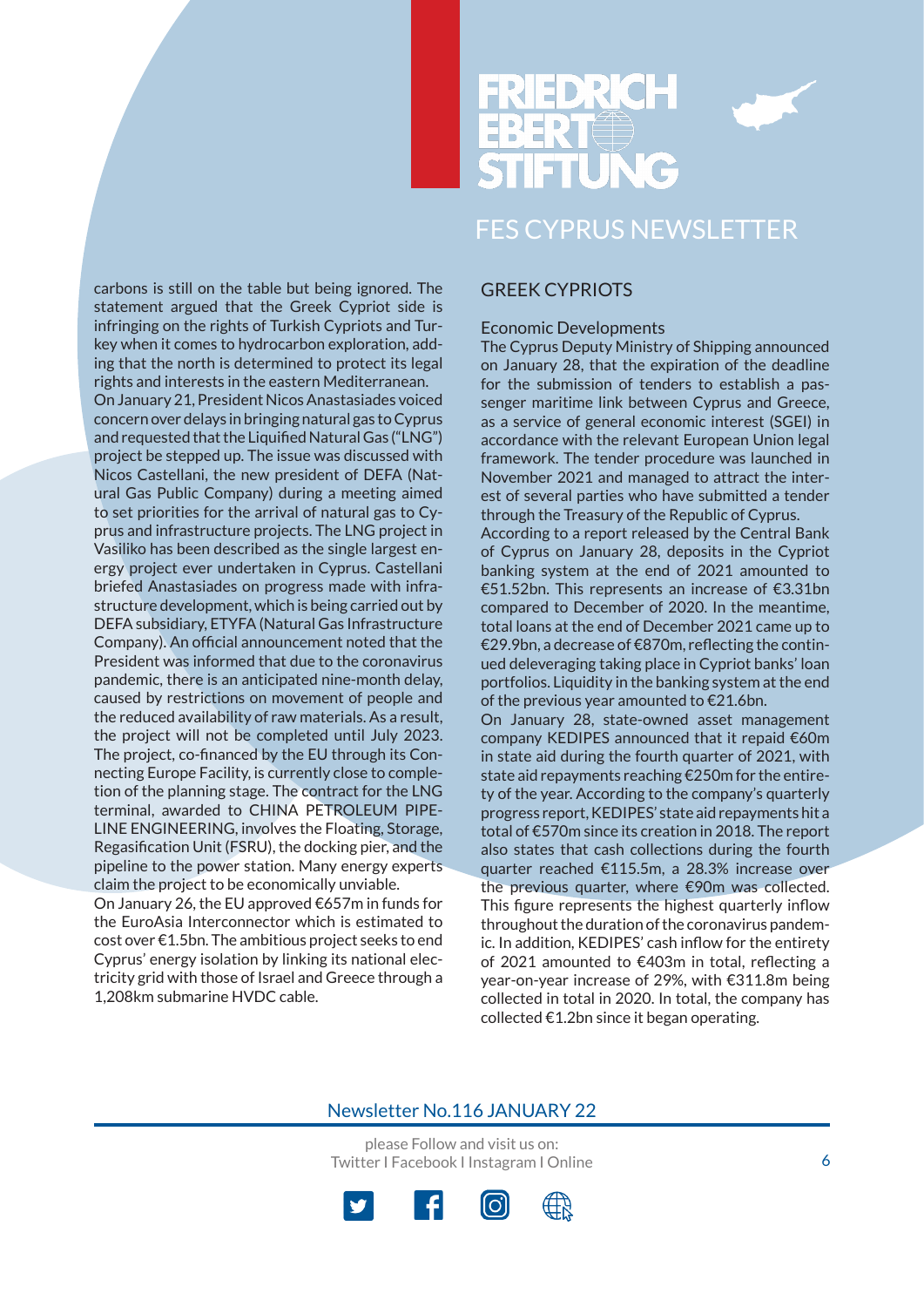

#### Domestic Developments

In January, the Covid 19-cases dramatically increased from 166,827 to 256,746 cases due to the highly transmissible Omicron variant. The number of deaths attributed to the virus rose from 638 to 733. As regards Covid vaccinations, for children aged 5-11 this has reached around 9%. Around 56% of children aged 16 and 17 have been vaccinated, as well as 46% of children between the ages of 12 and 15. Out of the whole population, 74.7% have received the first dose of the vaccine, and 71.1% are fully vaccinated while 84.1% of the adult population are fully vaccinated. The "test to stay" programme currently being implemented in schools is be expected to be extended to health professionals in public and private hospitals, police and the fire department. Preparations for the 2023 Presidential elections have started in the south. President Nicos Anastasiades clarified that he will be supporting DISY leader Averof Neophytou's bid to succeed him to the presidency. Neophytou is expected to formally receive the party's nomination to contest the presidency, in March 2022. On January 9, Nicos Christodoulides, widely seen as flirting with running, stepped down from the foreign ministry without clarifying his intentions. Christodoulides, was replaced by Ioannis Kasoulides who had previously served as Foreign Minister, from 1 March 2013 to 28 February 2018. For DISY, an independent Christodoulides' candidacy raises the spectre of a repeat of the 2003 race, when prominent DISY politician Alecos Markides ran as an independent against DISY founder Glafcos Clerides, who was seeking re-election. Both lost to Tassos Papadopoulos. Meanwhile main opposition AKEL has ruled out backing any party leader for candidate, including Neophytou or Christodoulides. AKEL is in talks with other opposition parties in search of a common candidate.

The fledgling social movement, Neo Kyma–The Other Cyprus, will contest the 2023 presidential elections with its own candidate, in collaboration

with Volt Europa. Volt Europa is an integrationist, pan-European political movement, with which Neo Kyma (New Wave) will merge after the elections, to create the political party Volt Cyprus. The candidate that will represent the collaboration has not been decided yet, although there is speculation that it will be Neo Kyma's general coordinator, Constantinos Christofides, a physics professor who had served as rector of the University of Cyprus. Neo Kyma and Volt signed a memorandum of understanding that set in motion their collaboration, in November 2021. Currently Volt has 80 elected officials in five countries, including members in the national parliaments of the Netherlands and Bulgaria as well as one member of the European Parliament. In line with its federal thinking, Volt fully supports a federal Cyprus within a federal Europe.

On January 28, President Nicos Anastasiades appointed former government spokesman Kyriacos Koushos as his undersecretary, following the resignation of Vasilis Palmas, who cited personal reasons.

#### Labour Relations and Trade Unions

On January 18, AKEL requested the commencement of a dialogue in the Cypriot Parliament on the working status and working conditions of delivery service drivers who work in catering and digital product delivery platforms. AKEL points out that in this sector the phenomena of over-exploitation of already lowpaid employees are widespread, especially through the usual practice of employing them as service providers/"partners". In this way, the employees are deprived of labor and insurance rights while at the same time, employers transfer the responsibility and the cost for the means of transport as well as the personal protective equipment to the delivery drivers. Furthermore, the pay-per-delivery system results in high workloads, creating constant pressure for as many and fastest routes as possible. The fact that in Cyprus a large percentage of workers in the sector are foreigners, makes them more vulnerable, according to AKEL.

#### Newsletter No.116 JANUARY 22

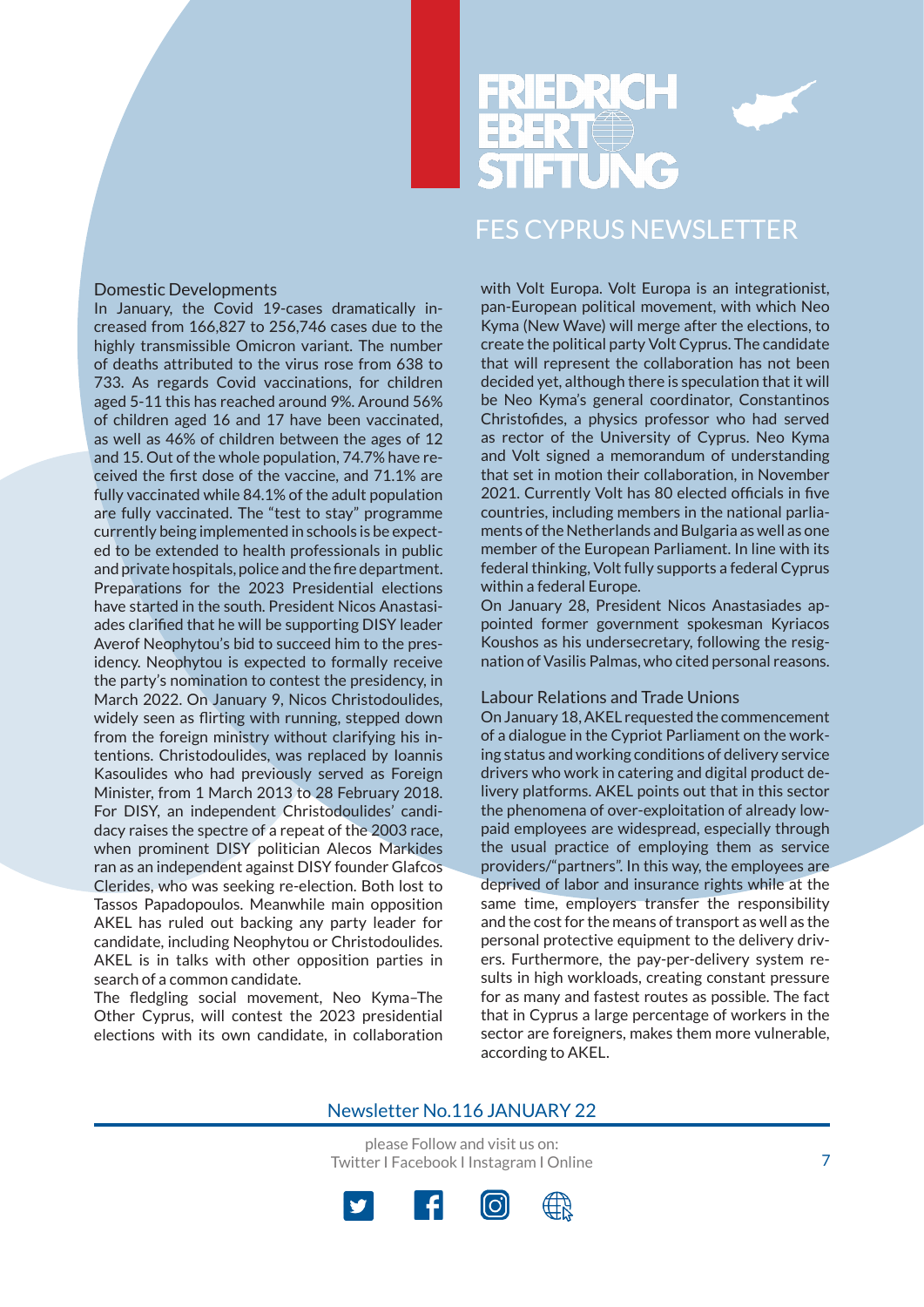

On January 19, a protest outside the Presidential Palace was held by the employees of the Fasouri estate. They demanded the withdrawal of all work permits to immigrant workers, as the Ministry of Foreign Affairs gave work permits to employees of third countries, to carry out duties that they performed for years as temporary employees. They pointed out in a relevant letter that the main job of foreigners in the Fasouri estate is to cut fruit, while their work permits do not include this occupation. The work of cutting the fruit is done by a cooperation on the basis of different Collective Agreements with higher salaries than the ones provided to immigrants.

On January 21, the document that was being drafted by the social partners and the Ministry of Labor, in order to legislate the concept of teleworking, entered the final stage for elaboration by the technical committee with the officials of the Ministry of Labor, so that the bill will soon get in its way to the Parliament. The agreement will establish the general principles of voluntary teleworking and aims to establish a general framework at the European level. The agreement is to be implemented by the signatory organizations of the participating parties, in accordance with the procedures and specific practices of social partners at the national level.

On January 27, the unions rejected the findings of an updated study by independent experts, submitted to them by the KEDIPES (Cypriot Company for the Management of Assets) administration, according to which the discharge of another 76 employees is recommended. According to the expert report, the recent departure of 58 employees has not solved the problem of increased operating costs of the company. However, the refusal of the unions to accept negotiations on the study of the experts, resurfaces the decision of the Board of Directors of the company with the approval of the Ministry of Finance, to activate "plan B", which involves redundancies. Prior to the voluntary retirement plan, KEDIPES employed 390 employees. It is recalled that the Ministry of Finance, which holds 99% of the share capital of the

company, had supported the actions of the Board of Directors KEDIPES and in this direction issued two relevant announcements supporting the management. However, top executives noted February 9th as a deadline for the unions to complete consultations on the findings of the report.

Employees will receive increases in their basic salaries in January through the increase of the indexation allowance. This will be applied for employees in public service, semi-governmental organizations and in the private sector, given that there are such terms of employment in their contracts, due to the increase of 2.54% recorded in 2021 in the Consumer Price Index inflation expansion.

### TURKISH CYPRIOTS

#### Economic Developments

The annual inflation rate in 2021 was 46.1% according to the Statistical Institute. The inflation rate in December alone reached 15.2%. The Institute's report also showed that in 2021 the price of 95 octane unleaded petrol went up by 87.4%, diesel (Eurodiesel) by 96.6%, and a 10-kilo domestic bottled gas by 79.9%.

According to Cyprus Today, a shortage of qualified workers has hit producers in various sectors. Cyprus Turkish Chamber of Industry chairperson Ali Kamacioglu said that construction and agriculture sectors have been the most affected by the problem. The domestic workforce should be encouraged to work in these sectors, Kamacioglu said and called for the "gap" in working conditions between the state and private sectors to be "eliminated". Furniture Manufacturers Association chairperson Huseyin Ciddi pointed out that his staff "want to quit their jobs and work for the state … The lack of qualified personnel in the furniture sector is a problem because families steer their children to university … [because] society sees people who have started university as more intelligent and has a negative view of vocational high

#### Newsletter No.116 JANUARY 22



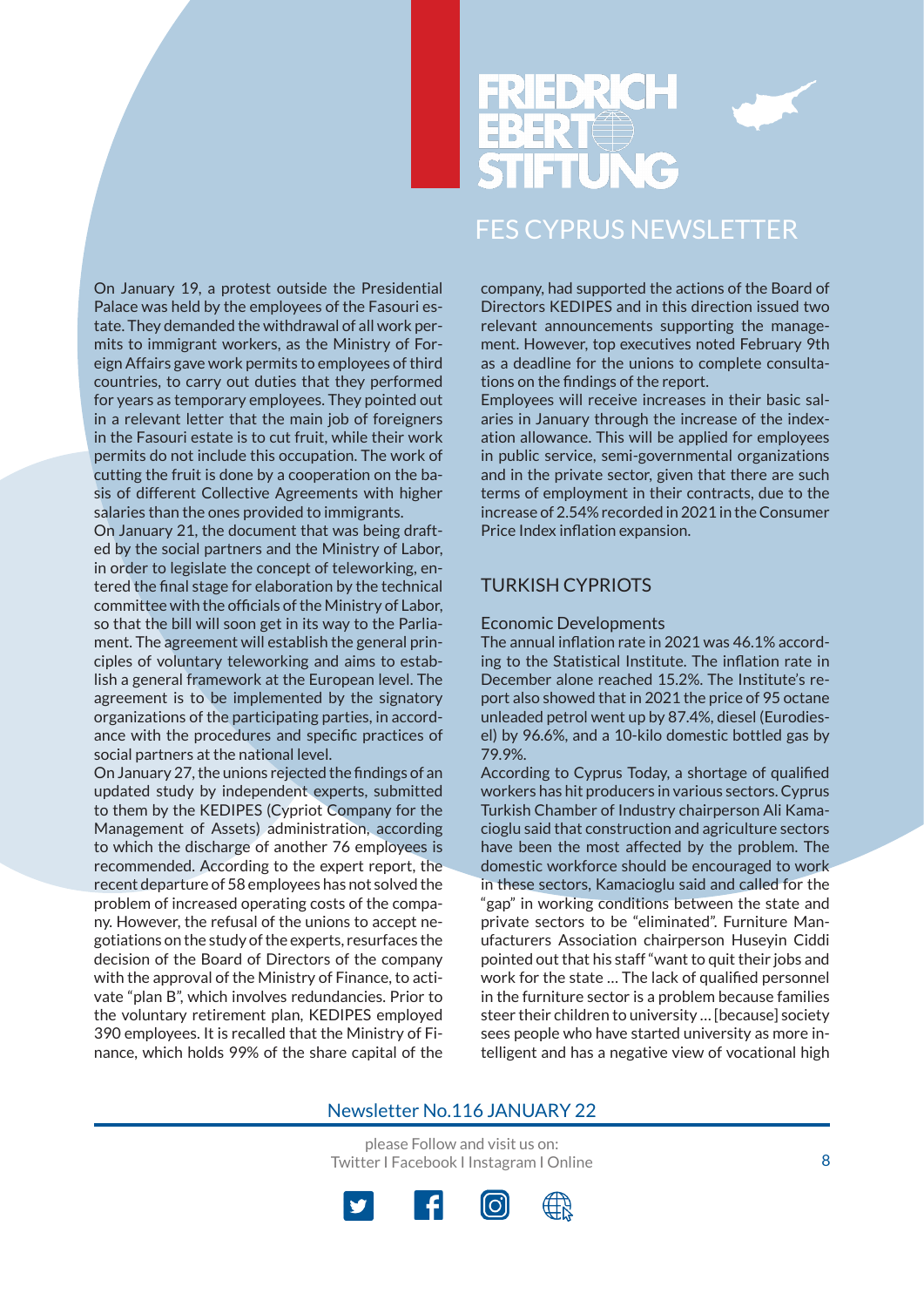



schools," he said. Ciddi added that he had been trying to bring over skilled workers from Turkey, but that this had become more difficult lately and that he was now turning to "third countries" to meet his workforce needs. Cyprus Turkish Chamber of Shopkeepers and Artisans general coordinator Hurrem Tulga said that most Turkish Cypriots seek "employment in the public sector" instead of working in the private sector, a situation he said "has not changed since the 1980s". Tulga added that there was less interest in vocational training due to the explosion in the number of universities (19 at the moment). Construction Contractors Union head Osman Amca said that due to the lack of skilled staff, production in the construction sector has fallen "by 30 to 40% ". Amca said that skilled Turkish Cypriots prefer to seek employment in south Cyprus, where they can earn higher salaries paid in euros, while it has become financially less attractive for qualified workers from Turkey to work in TRNC [due to narrowing of the pay gap between the two countries].

The total exports in the January-September 2021 period increased by 29.3% compared to the same period in 2020, and reached US\$ 106.76 million. In the same period of 2020, exports amounted to 82.58 million. The Trade Department data showed that the two main export items of the country, dairy products and citrus fruits, accounted for 60.3% of all exports. The imports in the same period of 2021 increased by 44.5% compared to the same period of the previous year. The total imports, which was US\$ 865.84 at the end of the ninth month of 2020, increased to US\$ 1.25 billion in 2021; US\$ 377.8 million was spent on fuel alone. 65.7% of the TRNC's total imports in the January-September period of 2021 came from Turkey, 11.5% from European Union, 9.9% from Middle East countries and 8% from Far East countries.

#### Relations with Turkey

On January 11, Prime Minister, Faiz Sucuoglu, visited Ankara for the first time since taking over as the Prime Minister in December where he met with Turkish President, Recep Tayyip Erdogan, and Vice President, Fuat Oktay. After coming to Cyprus, Sucuoglu said that the "high flight ticket prices" were among the issues discussed with the Turkish officials, and added that one option put on the table was to treat flights to Ercan airport as domestic flights. The statement attracted criticism from the opposition parties along the lines that this would turn the TRNC into a "province" of Turkey. Sucuoglu said this would be only for tax purposes and that this would "result in a minimum reduction of €37 in ticket prices".

#### Domestic Developments

By garnering 39.61% of the votes, the National Unity Party (UBP) has become the winner of the general election held on January 23, but fell short of achieving a majority in the parliament. Despite increasing its vote share and number of MPs, taking 24 of the 50 seats in Parliament, it will need a coalition partner (or two) to form the government. The main opposition Republican Turkish Party increased its vote share from 20.95% to 31.91% and the number of MPs by about 50% from 12 to 18. The turnout was the lowest recorded in a general election: Only 57.4% of voters casted their vote; 9.9% of which was invalid. The Democratic Party (DP) finished third with 7.42% of the votes, slightly down on the 7.82% it had achieved in 2018. It won three seats in the parliament; the same number as before. The worst performers comparative to their 2018 results were Kudret Ozersay's People's Party (HP), whose vote share plunged from 17.07% to just 6.69%. The number of seats of the HP went down from 9 to 3. The Rebirth Party (YDP) managed to hang on to its two seats, despite a fall in support from 6.99% four years ago to 6.44%. The Social Democratic Party (TDP)

#### Newsletter No.116 JANUARY 22

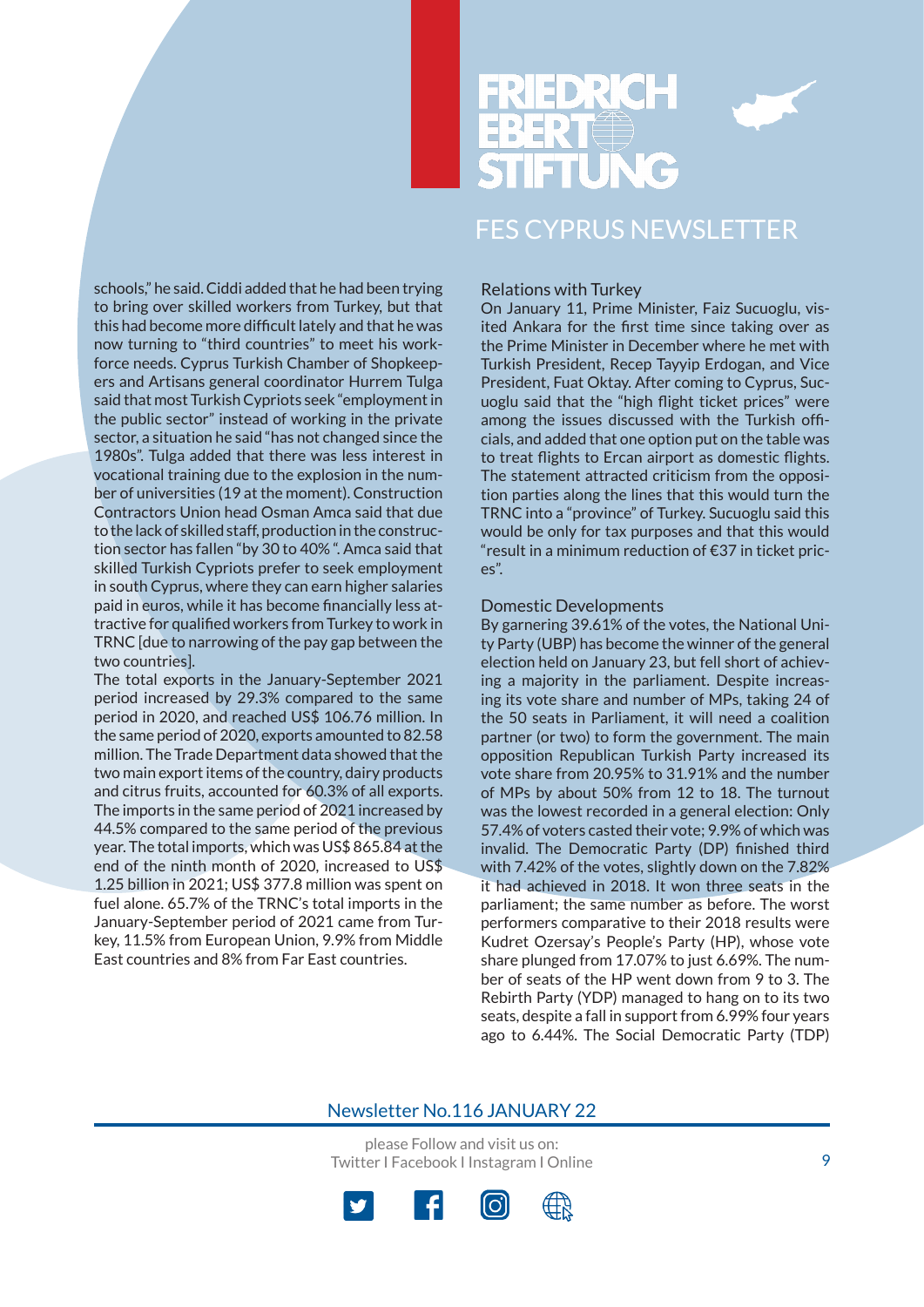

lost its three seats after its vote share roughly halved from 8.65% in 2018 to 4.40% and below the five percent threshold for parties to enter Parliament. Following the disastrous result TDP leader, Cemal Ozyigit, and secretary general, Halil Hizal, said that they would quit. The Independence Path, contesting its first election, came seventh on 1.94%, while the Communal Liberation Party (TKP) received 1.56% of the votes.

The election also set a new record for the number of female MPs, which has risen from nine at the 2018 election, the previous record, to 11. More women are being elected following changes to the law, first implemented for the 2018 election, which requires 30% of candidates to be female.

Of the 50 MPs elected in 2018, only 31 retained their seats. Serdar Denktas, the former Democrat Party leader; former prime ministers, Ersan Saner and Huseyin Ozgurgun; former foreign minister and chief negotiator Ozdil Nami of the CTP; and former minister Tolga Atakan of the HP did not seek re-election.

After the election results have been finalised, attention has turned to the formation of the next government. Following the oath-taking ceremony, President Tatar will give the UBP leader Sucuoglu the mandate to form the government in 15 days.

In January, the number of Covid-19 cases increased from 35,011 to 54.803 while the number of deaths attributed to the virus increased from 138 to 172.

The Cyprus Turkish Medical Association criticized the government and argued that problems in the healthcare system related to Covid-19 were due to the failure to enforce rules. "The rules are useless without oversight,' Ozlem Gurkut, the head of the Association said. Pointing to comments made by Health Minister, Ali Pilli, during a TV interview that 'monitoring doesn't work in this country,' Gurkut said this shows that the government deems that a 'lack of oversight' is 'acceptable'. She called on the authorities to 'fulfil their obligations by carrying out inspections and imposing penalties on those who don't comply with the rules'.

At the end of the month, the government decided to scrap Covid-19 country colour codes. Passengers arriving in the TRNC will no longer be assessed based on their countries' Covid-19 status, according to the latest decisions by the Communicable Diseases High Committee. Instead, arrivals are now assessed based on whether or not passengers are fully vaccinated or have had Covid-19 in the last 180 days.

Labour Relations and Trade Unions

Private sector employees received 41% pay rise in January after new minimum wage rate came into effect. The gross monthly minimum wage for a full-time employee has gone up from 4,970TL to 7,000TL, while the net amount has risen from 4,324TL (€282) to 6,090 TL (€397). Metin Arhun, Deputy Chairman of the Employers' Union, announced that employers have decided not to challenge the new minimum wage at the court, and rather they would focus on lobbying the government to provide support for their social security premium payments. Last month, the representatives of the business community in the Minimum Wage Determination committee had left the committee meeting in protest and announced that they would challenge the legality of the decision made in their absence.

According to the Cyprus Turkish Civil Servants Union (KTAMS), as of December 31, the minimum amount of money needed for a family of four to have a nutritious diet was 5,774 TL (€376) a month.

Prime Minister Fait Sucuoglu announced the 'Cost of Living' rate for July-December 2021 as 37.3% which he said would be reflected in public sector salaries as of January 2022. This means, the lowest gross salary in the public sector for those with a secondary school education will be 8,340 TL (€543).

In his message on the International Education Day, Cyprus Turkish Teachers' Union (KTOS) Education Secretary, Burak Mavis said that the average expenditure per student in public education (primary, secondary and high school) in north Cyprus is US\$

#### Newsletter No.116 JANUARY 22

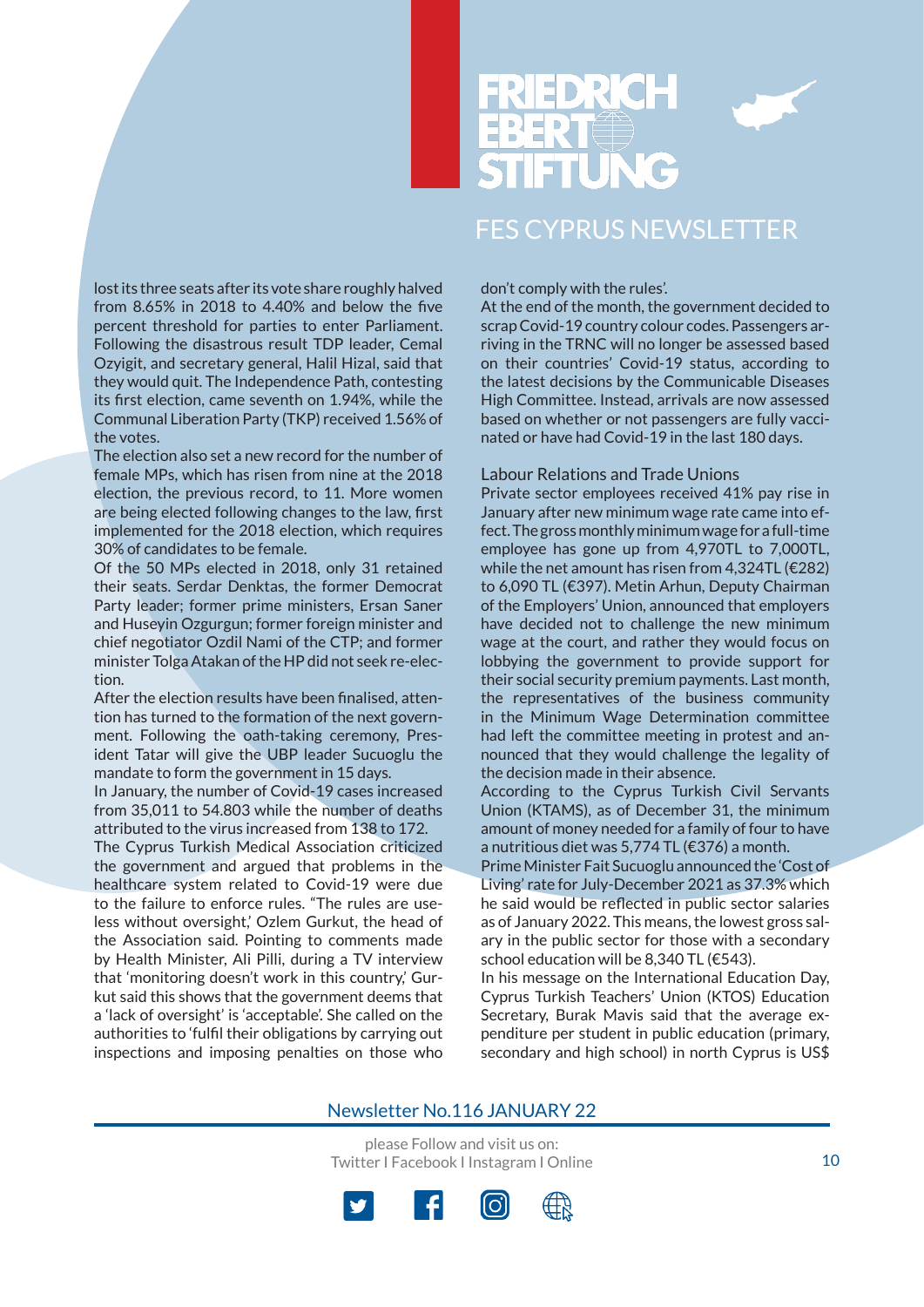# DR E



## FES CYPRUS NEWSLETTER

2,437, which is remarkably below the OECD average of US\$ 10,454. Mavis pointed out that "inequalities regarding the education of individuals with special needs, migrant and refugee children have also remarkably increased with the pandemic." Noting that investing in public schools, teachers and students is essential in order to solve all these problems, the union called on the coalition government to be formed after the elections, to invest in public education and ensure that no child is deprived of their right to free and quality public education.

#### Newsletter No.116 JANUARY 22